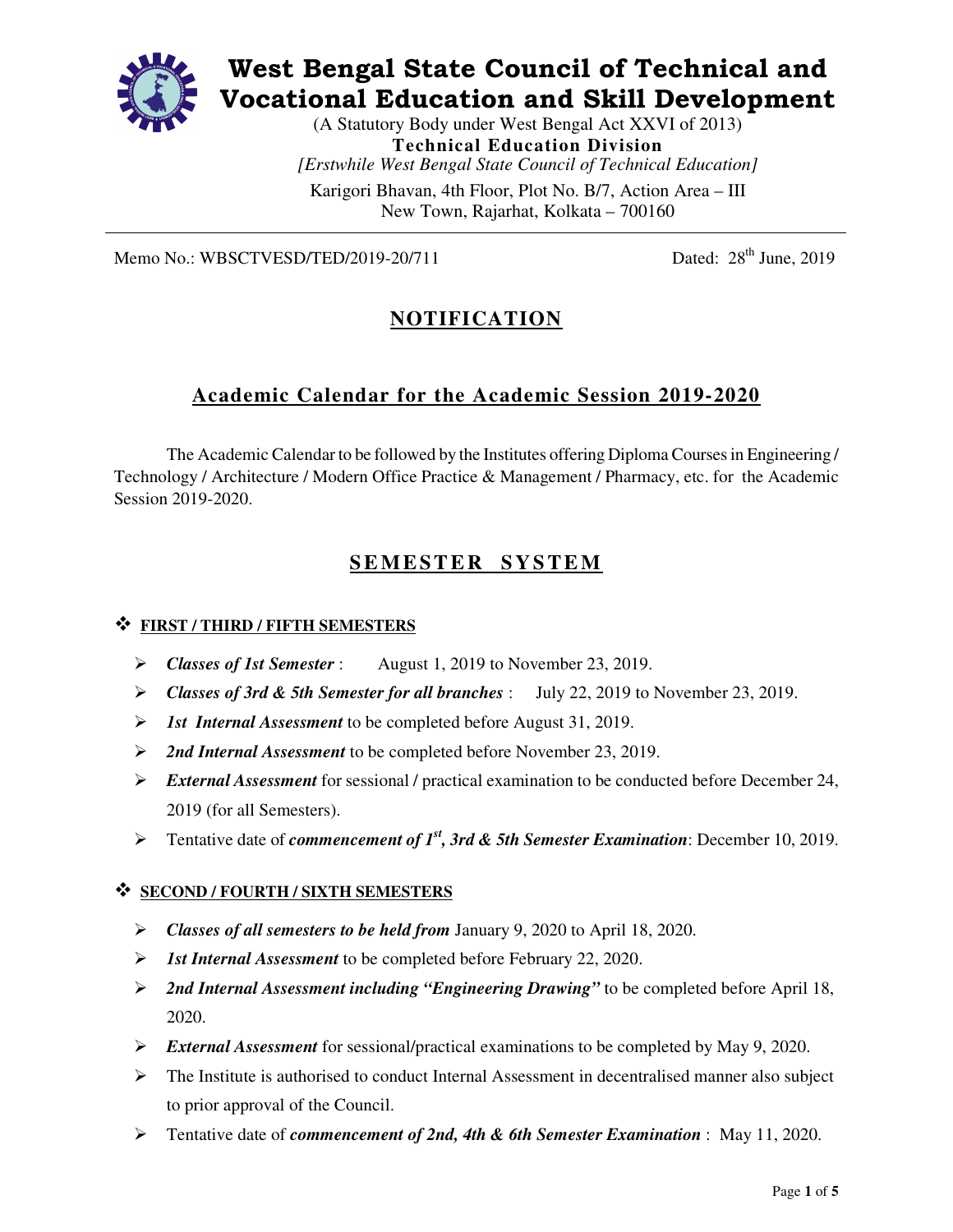# **SUPPLEMENTARY EXAMINATION**

 $\blacktriangleright$ The Supplementary Examination ( $5<sup>th</sup>$  &  $6<sup>th</sup>$  Semester only) may be held tentatively within 21 days from the date of publication of results of Even Semester Examinations.

# **A N N U A L S Y S T E M**

- *Classes of 1st Year Pharmacy* : August 1, 2019 to April 30, 2020.
- *Classes of 2nd Year Pharmacy* : July 22, 2019 to April 30, 2020.
- *Classes of Part-time Section-A* : August 1, 2019 to April 18, 2020.
- *Classes of Part-time Section-B, C & D* : July 22, 2019 to April 18, 2020.
- *1st Internal Assessment* to be completed by November 30, 2019.
- *2nd Internal Assessment* to be completed by April 18, 2020.
- $\div$  *External Assessment for Pharmacy and Section-A, B, C & D to be conducted by May 9,* 2020.
- Tentative date of *commencement of Annual Examination* : May 11, 2020.

# **EXAMINATION RELATED WORKS**

#### **A. Online** *Registration of Diploma students for the Academic Year 2019-20 :*

Last week of August, 2019 (exact date will be notified in due course)

#### **B.** *Last date of submission of hard copy of filled-in Registration documents to Council's Office:*

Second week of September, 2019 (exact date will be notified in due course)

(Note: All institutes have to submit attested copies of – (i) Secondary/HS Mark Sheet, Admit Card (age proof), (ii) SC/ST, PC, Land Looser, etc. certificate (which is/are applicable), (iii) allotment letter of all admitted students along with the Online filled-in Registration Forms and fees. The said supporting documents must be attached with the Online filled-in Registration Form).

#### **C.** *Sending of Indent for Question Papers, Blank Answer Script and Blank Loose Sheet*

*Please note that the indent of question papers, blank answer scripts and blank loose sheets for the students other than PART-TIME and PHARMACY courses need not to be submitted.* 

The indent of question papers for PART-TIME and PHARMACY courses are to be submitted latest by *14th March, 2020.* 

**D. Opening of the Online eligibility website of the Council or** *Delivery of Application Form / Eligibility CD (as applicable) for Regular & Casual students from Council's Office* 

| 1st / 3rd / 5th Semester                      | 2nd / 4th / 6th Semester       | <b>Part-time Section-A, B, C &amp; D</b>            |
|-----------------------------------------------|--------------------------------|-----------------------------------------------------|
| <i>Examination</i>                            | <i>Examination</i>             | and Pharmacy Examination                            |
| $21^{\rm st}$ , $22^{\rm nd}$ & $23^{\rm rd}$ | $1^{st}$ , $2^{nd}$ & $3^{rd}$ | $1^{\text{st}}$ , $2^{\text{nd}}$ & $3^{\text{rd}}$ |
| October, 2019                                 | April, 2020                    | April, 2020                                         |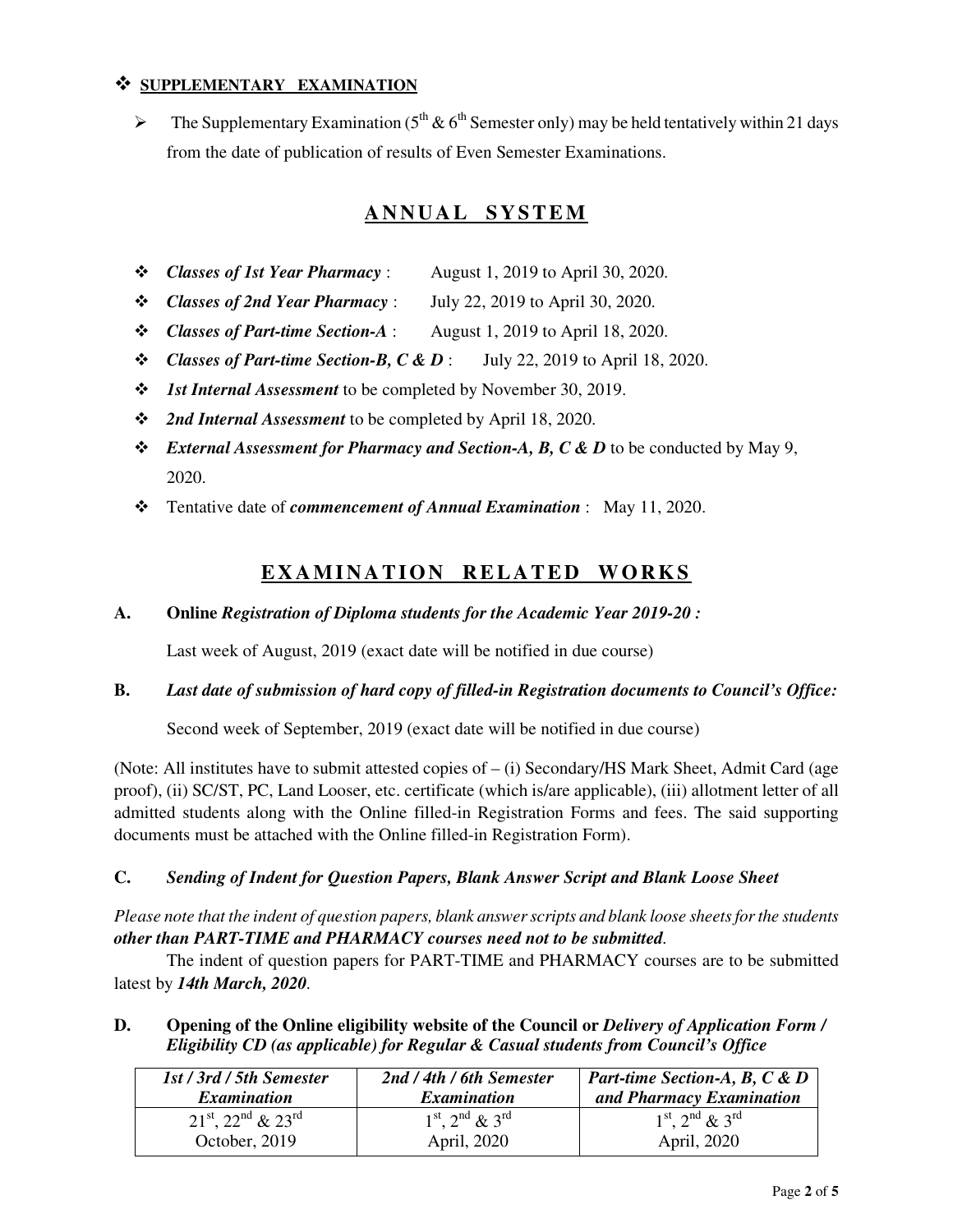# **E.** *Last Date of submission of Application Form / Eligibility CD for Regular & Casual students to the Council's Office*

- $\triangleright$  1st / 3rd / 5th Semester (Regular & Casual) : 8<sup>th</sup> November, 2019.
- ▶ 2nd / 4th / 6th Semester (Regular & Casual), Part-time Section-A, B, C & D (Regular & Casual) and Pharmacy (Regular & Casual) :  $17<sup>th</sup>$  April, 2020.

The Head of the Institutes are requested to adhere to the Examination Rules before allowing any student to fill-up the application forms.

- **F.** *Sending the Model Question Papers* **(COMPULSORY)** 
	- $\geq \frac{1st / 3rd / 5th$  Semester: Within 31<sup>st</sup> July, 2019.
	- **2nd / 4th / 6th Semester, Section-A, B, C & D and Pharmacy : Within 31st January, 2020.**

**Softcopy (in .doc file) of the Model Questions should be sent to the e-mail ID diploma.mq@gmail.com. Please be careful in mentioning Question Code and Name of the Question properly in the Model Questions.** 

**G.** *Sending the name(s) of Teaching Staff with subjects taught (as per following format)* 

- $>1st/3rd/5th$  Semester  $\cdot$  Within  $27<sup>th</sup>$  September, 2019.
- ▶ 2nd / 4th / 6th Semester, Section-A, B, C & D and Pharmacy : Within 9<sup>th</sup> March, 2020.

Please submit the name of the subject teachers in the following format indicating *all theoretical subjects*. Mention name of all teachers including contract and part-time Lecturer/Junior Lecturer. Kindly treat it as *MOST URGENT. Any alteration in the format will not be accepted.* 

Name of the Polytechnic: …….……………...………………. Discipline: ……….. Semester: ………..

| Sl.<br>No. | Name of the<br>Teachers with<br>Designation<br>including part-<br>time | Mobile<br>Number | e-mail ID | Teaching<br>Experience<br>(in Years) | Subjects<br>Name | Subject<br>Code<br>(As per)<br>Question<br>Paper) | Official<br>obligation<br>to act as<br>Examiner<br>(if any),<br>give reason<br>thereof |
|------------|------------------------------------------------------------------------|------------------|-----------|--------------------------------------|------------------|---------------------------------------------------|----------------------------------------------------------------------------------------|
|            |                                                                        |                  |           |                                      |                  |                                                   |                                                                                        |
|            |                                                                        |                  |           |                                      |                  |                                                   |                                                                                        |
|            |                                                                        |                  |           |                                      |                  |                                                   |                                                                                        |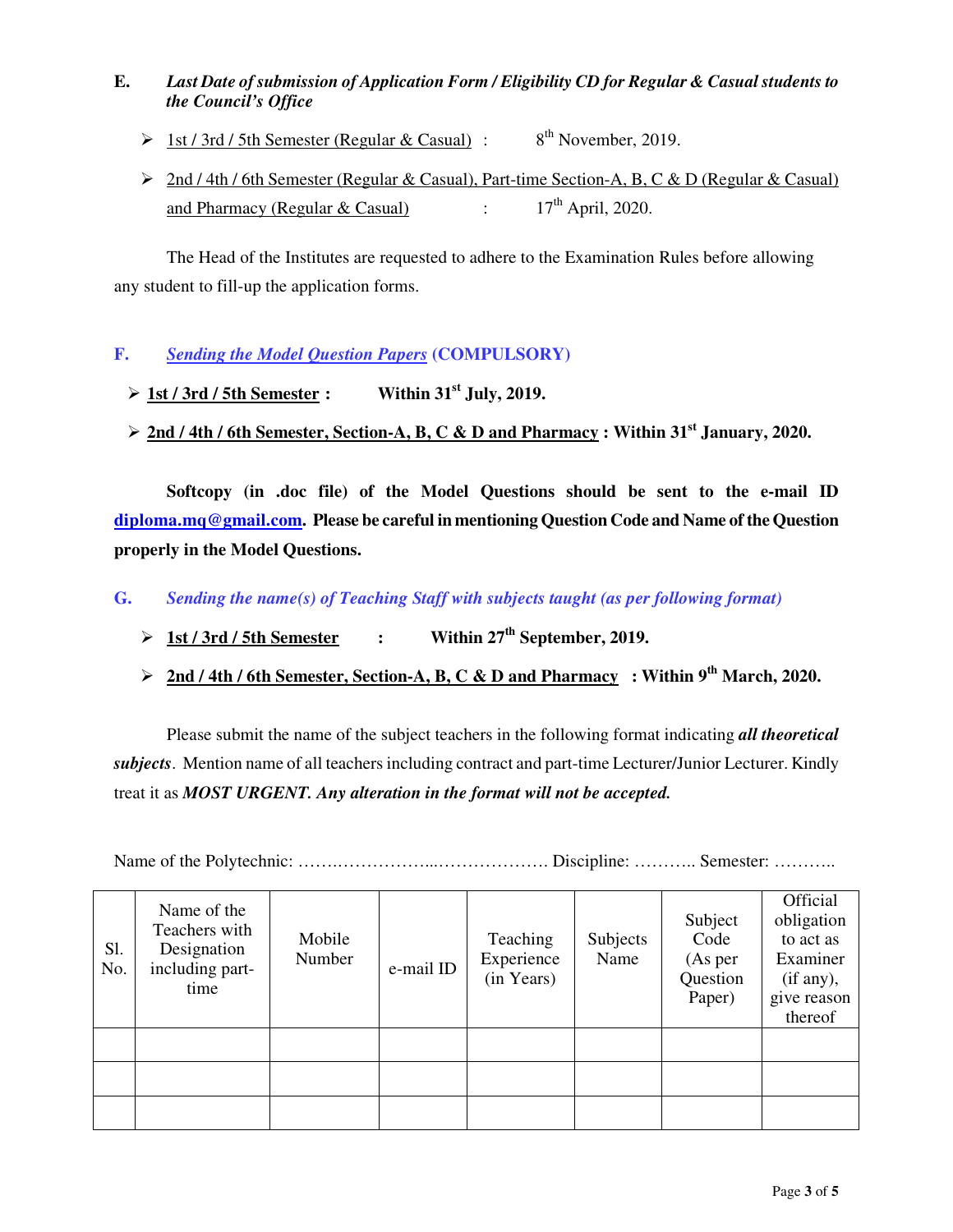## **H.** *Sending the name(s) of Teaching Staff* (through e-mail to report.wbscte@gmail.com or hard copy is to be submitted) *to act as OBSERVER in Diploma Examination*

 $\triangleright$  1st / 3rd / 5th Semester : Within 27<sup>th</sup> September, 2019.

# - **2nd / 4th / 6th Semester, Section-A, B, C & D and Pharmacy : Within 9th March, 2020.**

Please send at least three (03) teaching staff names who will be willing to act as OBSERVER for Diploma Examinations as per following format.

| Sl.<br>No. | Name of the Teaching Staff | Home Address | Mobile Number |
|------------|----------------------------|--------------|---------------|
|            |                            |              |               |
|            |                            |              |               |
|            |                            |              |               |

# **I.** *Date(s) of Delivery of Admit Cards from the Council's Office*

Admit cards will be delivered along with delivery of confidential packets of the respective Examination.

## **J.** *Last Date of submission of marks for Internal Assessment & Attendance to the Council's Office*

- $\geq 1$ st / 3rd / 5th Semester (Regular & Re-Admission) : To be announced later.
- ▶ 2nd / 4th / 6th Semester (Regular & Re-Admission), Annual System (Casual), Part-time Section-B, C & D (Regular & Re-Admission), Pharmacy (Regular & Re-Admission) :

To be announced later.

Marks for INTERNAL ASSESSMENT & ATTENDANCE should be submitted to the Council in due course. *Please note that marks of internal assessment, being submitted to the Council, should be displayed in the Notice Board of the institute positively by the Principal/Officer-in-Charge*.

### **K.** *Delivery of Confidential Packets*

Intimation for delivery of confidential packets along with blank answer scripts for Odd and Even Semester Examinations will be notified in due course.

# **L.** *Sending the name of the Centre-in-Charge (not below the rank of Lecturer) for Diploma Examinations*

At least 7 days before the commencement of examination. Only one Centre-in-Charge will be permitted for any Examination Centre. The Principal/Officer-in-Charges of the Institute are requested to